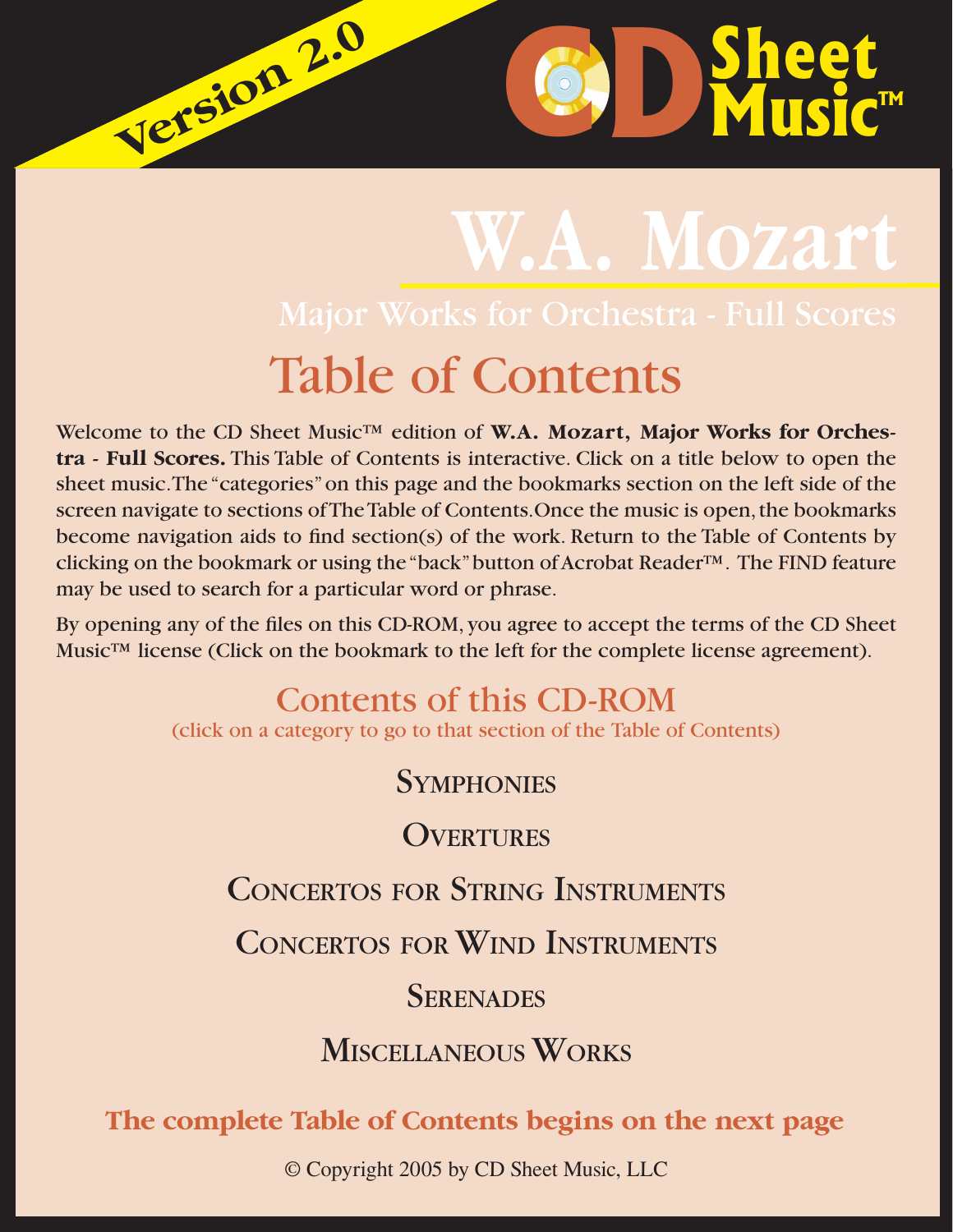<span id="page-1-0"></span>

**SYMPHONIES** Symphony No. 1 in E<sup>b</sup> Major, K. 16 Symphony No. 2 in  $B^{\flat}$  Major (doubtful), K. 17 Symphony No. 3 in  $E^{\flat}$  Major (attr. Abel), K. 18 Symphony No. 4 in D Major, K. 19 Symphony No. 5 in  $B^{\flat}$  Major, K. 22 Symphony No. 6 in F Major, K. 43 Symphony No. 7 in D Major, K. 45 Symphony No. 8 in D Major, K. 48 Symphony No. 9 in C Major, K. 73 Symphony No. 10 in G Major, K. 74 Symphony No. 11 in D Major (attr. to others), K. 84 Symphony No. 12 in G Major, K. 110 Symphony No. 13 in F Major, K. 112 Symphony No. 14 in A Major, K. 114 Symphony No. 15 in G Major, K. 124 Symphony No. 16 in C Major, K. 128 Symphony No. 17 in G Major, K. 129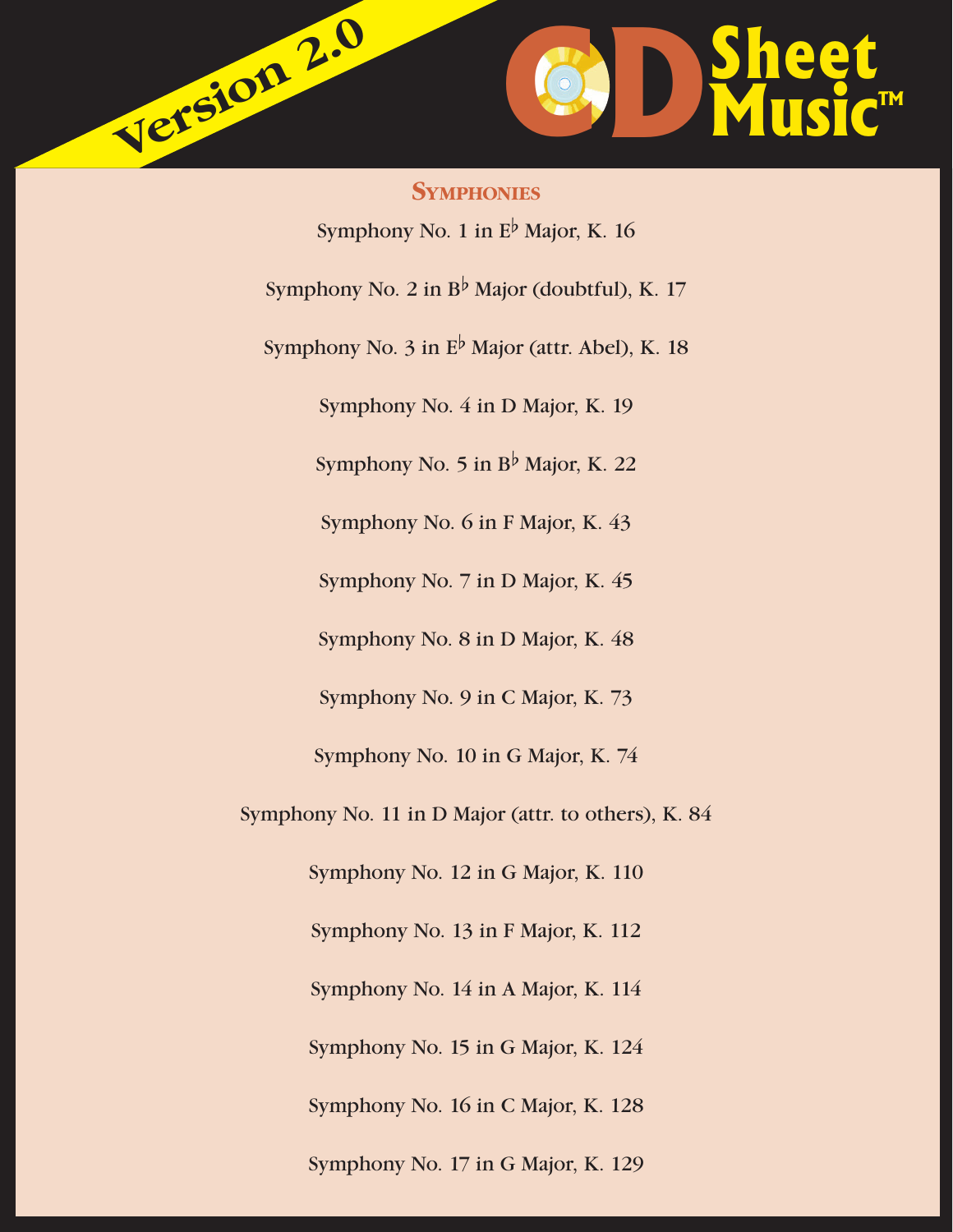

**SYMPHONIES (CON'T)** Symphony No. 18 in F Major, K. 130 Symphony No. 19 in  $E^{\flat}$  Major, K. 132 Symphony No. 20 in D Major, K. 133 Symphony No. 21 in A Major, K. 134 Symphony No. 22 in C Major, K. 162 Symphony No. 23 in D Major, K. 181 Symphony No. 24 in  $B^{\flat}$  Major, K. 182 Symphony No. 25 in G Minor, K. 183 Symphony No. 26 in E<sup>b</sup> Major, K. 184 Symphony No. 27 in G Major, K. 199 Symphony No. 28 in C Major, K. 200 Symphony No. 29 in A Major, K. 201 Symphony No. 30 in D Major, K. 202 Symphony No. 31 in D Major (Paris), K. 297 Symphony No. 32 in G Major, K. 318 Symphony No. 33 in  $B^{\flat}$  Major, K. 319 Symphony No. 34 in C Major, K. 338

**Version 2.0**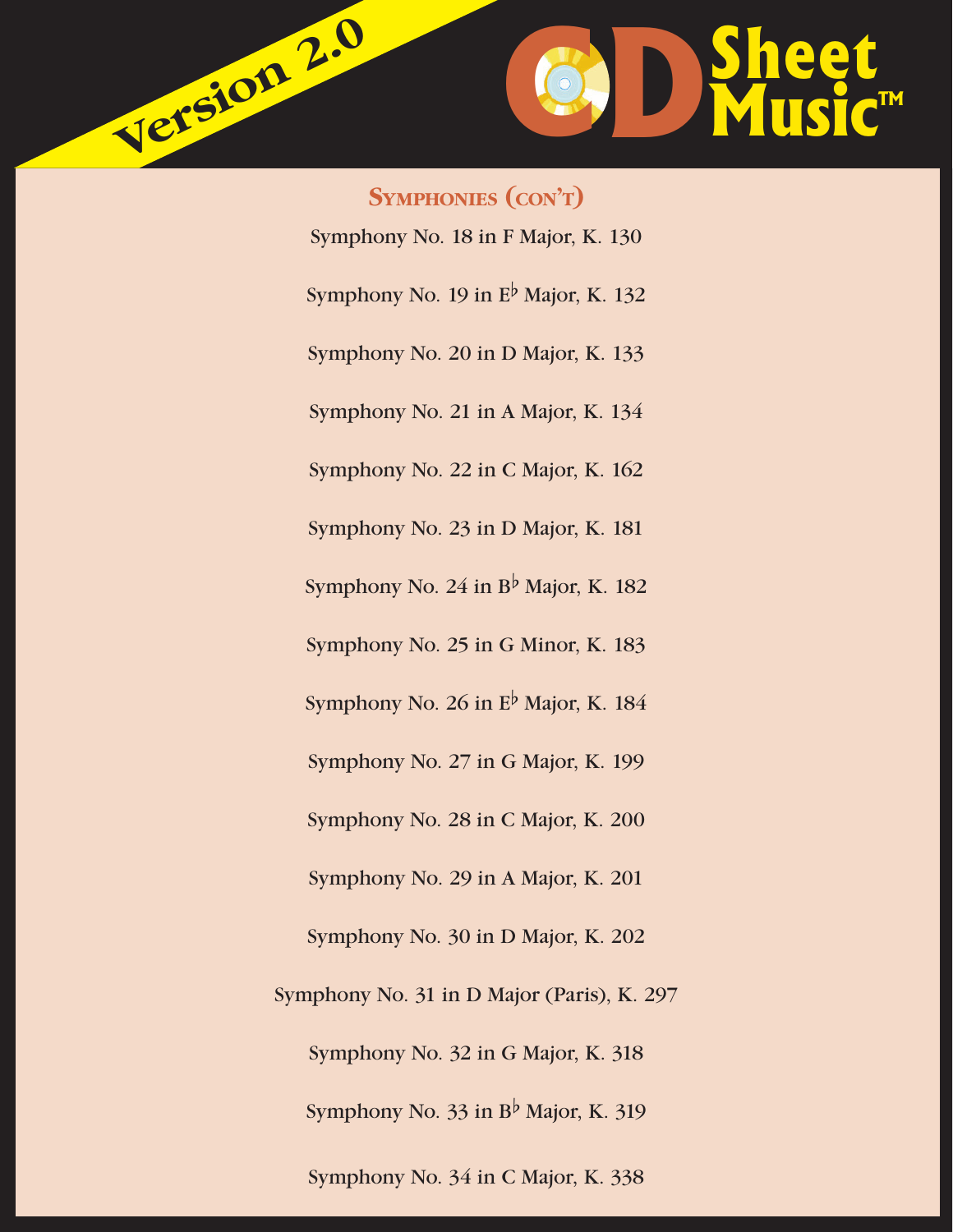<span id="page-3-0"></span>

**SYMPHONIES (CON'T)**

Symphony No. 35 in D Major (Haffner), K. 385

Symphony No. 36 in C Major (Linz), K. 425

Symphony No. 37 in G Major (by Michael Haydn; intro by Mozart), K. 444

Symphony No. 38 in D Major (Prague), K. 504

Symphony No. 39 in  $E^{\flat}$  Major, K. 543

Symphony No. 40 in G minor, K. 550

Symphony No. 41 in C Major (Jupiter), K. 551

#### **OVERTURES**

Idomeneo, K. 366

The Abduction from the Seraglio, K. 384

The Marriage of Figaro, K. 492

Don Giovanni, K. 527

Così fan tutte, K. 588

The Magic Flute, K. 620

La Clemenza di Tito, K. 621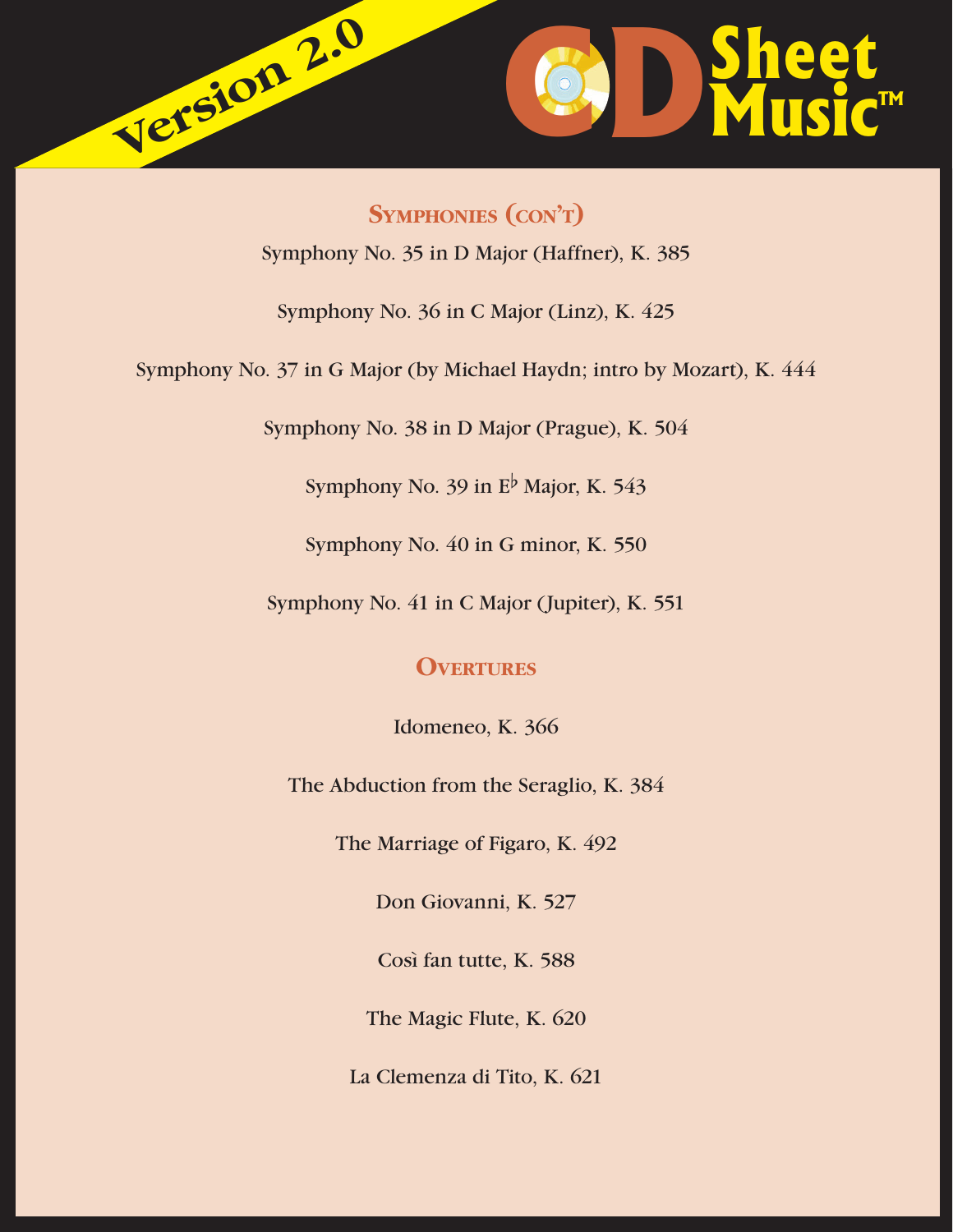<span id="page-4-0"></span>

**CONCERTOS FOR STRING INSTRUMENTS** Concerto No. 1 in  $B^{\flat}$  for Violin, K. 207 Concerto No. 2 in D for Violin, K. 211 Concerto No. 3 in G for Violin (Strassburg), K. 216 Concerto No. 4 in D for Violin, K. 218 Concerto No. 5 in A for Violin (Turkish), K. 219 Sinfonia Concertante in  $E^{\flat}$  for Violin and Viola, K. 364 **CONCERTOS FOR WIND INSTRUMENTS** Concerto in  $B^{\flat}$  for Bassoon, K. 191 Concerto in C for Flute and Harp, K. 299 Concerto in G for Flute, K. 313 Concerto in D for Flute, K. 314 Andante in C for Flute, K. 315 Concerto for Horn in D, K. 412 Concerto in  $E^{\flat}$  for Horn, K. 417 Concerto in  $E^{\flat}$  for Horn, K. 447 Concerto in  $E^{\flat}$  for Horn, K. 495 Concerto in A for Clarinet, K. 622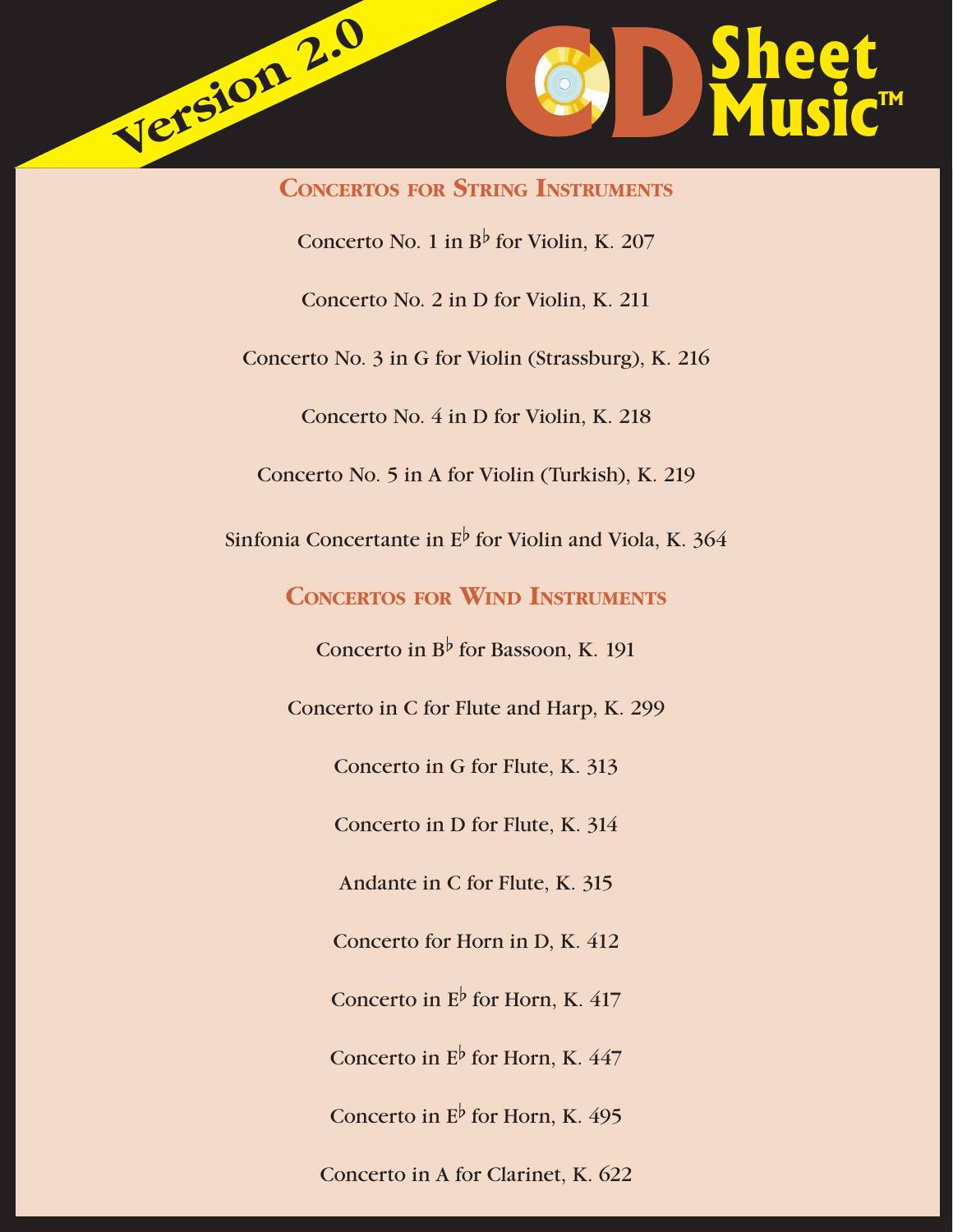<span id="page-5-0"></span>

#### **SERENADES**

Serenade in D for strings and winds, K. 185

Serenade in D for strings and winds, K. 203

Serenade in D for strings and winds, K. 204

Serenata Notturna for strings and timpani, K. 239

Serenade in D (Haffner), K. 250

Part 1

Part 2

Serenade in D (Posthorn), K. 320

Part 1

Part 2

Serenade in  $B^{\flat}$  for 13 Winds, K. 361

Serenade in  $E^{\flat}$  for 8 Winds, K. 375

Serenade in C Minor for 8 Winds, K. 388